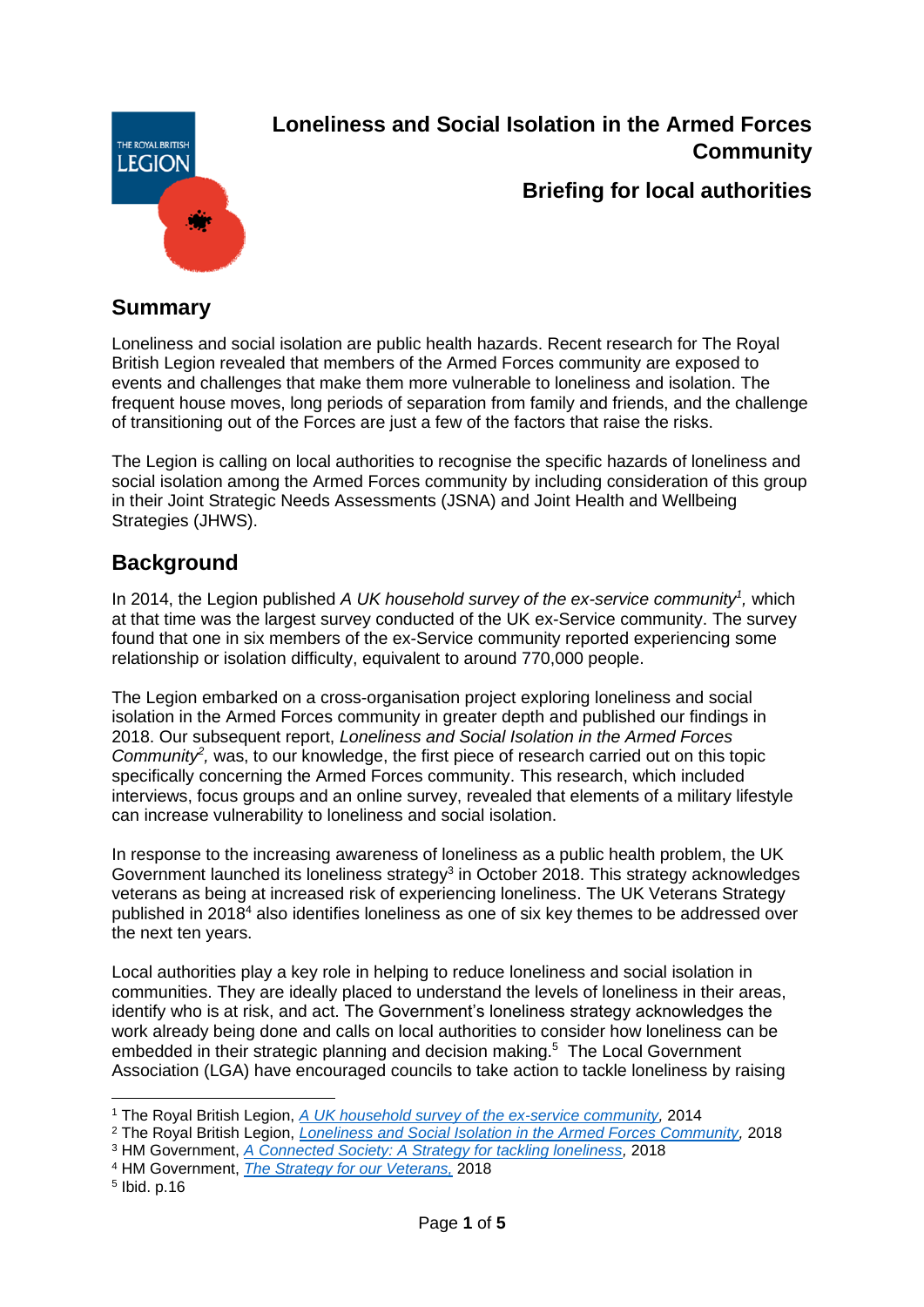awareness, finding those who are experiencing loneliness, and providing interventions and services that can alleviate the problem; while taking a strategic approach by including loneliness in Joint Strategic Needs Assessments (JSNAs) and setting tackling loneliness as an objective in Joint Health and Wellbeing Strategies (JHWS).

The wider impact of Covid-19 and the lockdown specifically are still being analysed but early indications from the Mental Health Foundation indicate a significant increase in feelings of loneliness in the UK. In March 2020, 10% of UK adults said they felt lonely, increasing to 24% by the beginning of April 2020. It is therefore incredibly timely to consider additional measures to alleviate loneliness and social isolation and acknowledge this as a public health priority. The Legion's nationwide network of branches and members sprung into action during the pandemic, supporting their community to stay connected with a range of activities from online fitness and baking classes to telephone buddying and virtual gardening clubs.

# **Key Findings**

Key findings from the Legion's Loneliness and Social Isolation report include:

- One in four survey respondents from the ex-service community indicated that they feel lonely and socially isolated 'always' or 'often'.
- Moving to a new area was the most common cause of social isolation.
- Bereavement was the most common cause of loneliness.
- Exiting the Armed Forces was the most common cause of both loneliness and social isolation. 51% of survey respondents said exiting the Armed Forces caused them to feel lonely or social isolated in the past. When responses were filtered for veteran respondents only, this figure rose to 65%.
- The self-reliant culture of the Armed Forces can limit people's willingness to seek help or speak out when they feel lonely or isolated.
- The need for Service personnel to be deployed away from their families and friends for long periods can lead to relationship difficulties.
- Military accommodation can be viewed in two ways. Some people find life on 'patch' gives them a ready-built community to live in, while others find it small and inward looking.

Research identified six particular triggers for loneliness and social isolation in the Armed Forces community. These are:

- 1. Increased volume of transitions in the Armed Forces due to a highly mobile lifestyle.
- 2. Armed Forces culture: A culture of self-reliance, and a perceived lack of understanding from the civilian community.
- 3. Relationship issues: Long periods of separation from family, difficulties upon a partner or parent's return, and relationship breakdown due to pressures of Service life.
- 4. Accommodation issues: Some issues integrating into new communities, a lack of support or information for those renting/living privately.
- 5. Exiting the Forces: Concerns over life on 'civvy street', a lack of social networks postexit, struggle with sudden discharge due to health or other issues.
- 6. Health and injury: Impact of ageing and health issues on mobility and social networks, impact of injury on career and family, difficulties adjusting to new roles and responsibilities.

## **Consequences**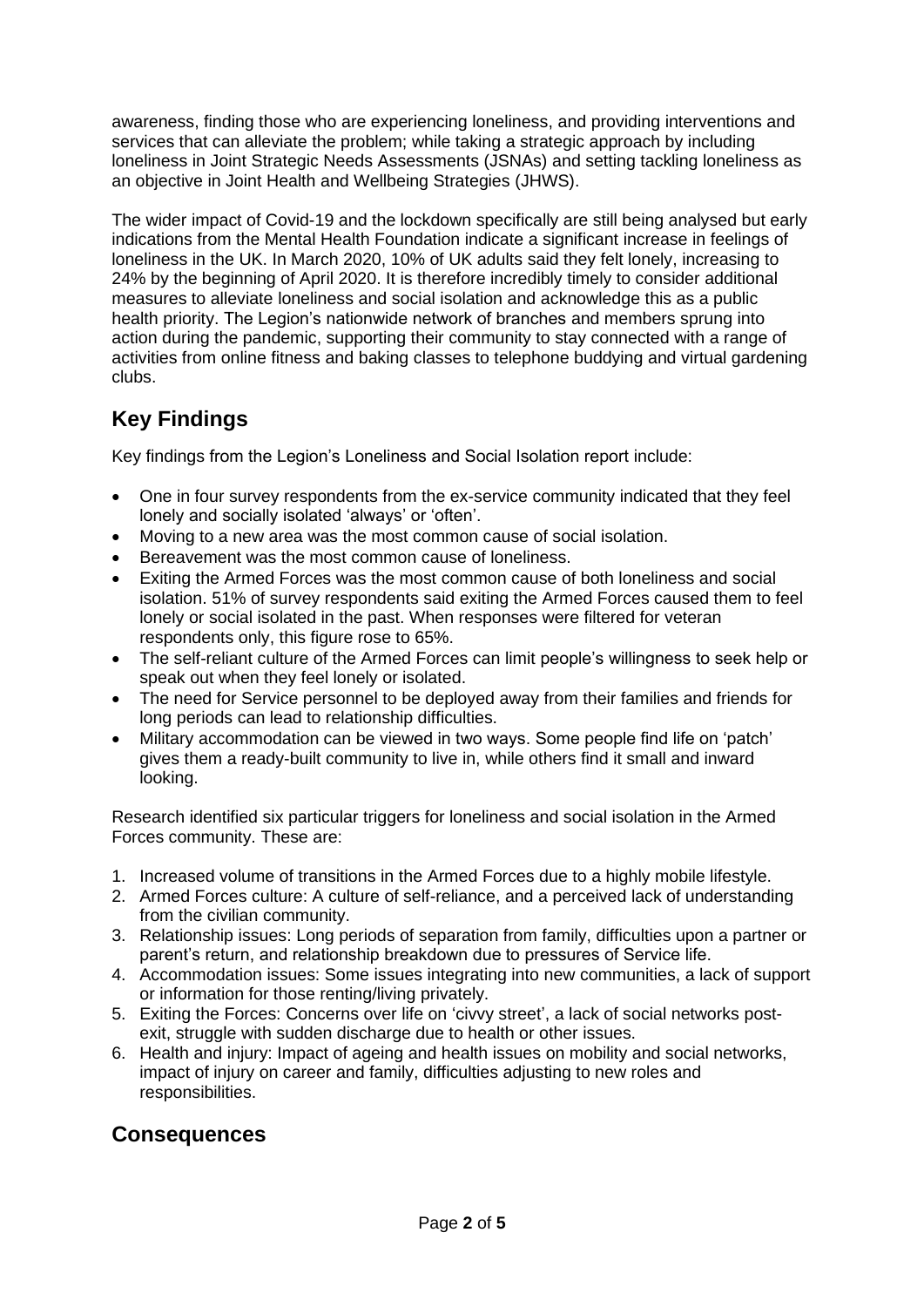Loneliness and social isolation are recognised as a national priority and a national health hazard. Loneliness is linked to high blood pressure, depression, anxiety, Alzheimer's disease, and an increase in the risk of premature death by 30%.<sup>6</sup> People experiencing loneliness are more likely to visit GPs and hospitals, and more likely to enter local authority care.<sup>7</sup> Three-quarters of GPs say that up to five of their patients each day attend because they are lonely.<sup>8</sup> Tackling loneliness and social isolation not only alleviates suffering of local residents but is an important part of preventative public health work.

## **Recommendation**

The Legion is calling on local authorities to improve the measures they take to help members of the Armed Forces who are feeling lonely or socially isolated by including loneliness and social isolation in their JSNAs and JHWS.

Please see Appendix 1 for further information on available support.

<sup>6</sup> LGA, *[Combating Loneliness: A guide for local authorities](https://www.local.gov.uk/combating-loneliness)*, 2016, p.7

<sup>7</sup> HM Government, , *[A Connected Society: A Strategy for tackling loneliness](https://www.gov.uk/government/publications/a-connected-society-a-strategy-for-tackling-loneliness)*, p. 19

<sup>8</sup> LGA, *[Loneliness: How do you know your council is actively tackling loneliness](https://www.local.gov.uk/loneliness-how-do-you-know-your-council-actively-tackling-loneliness)*, 2018, p.4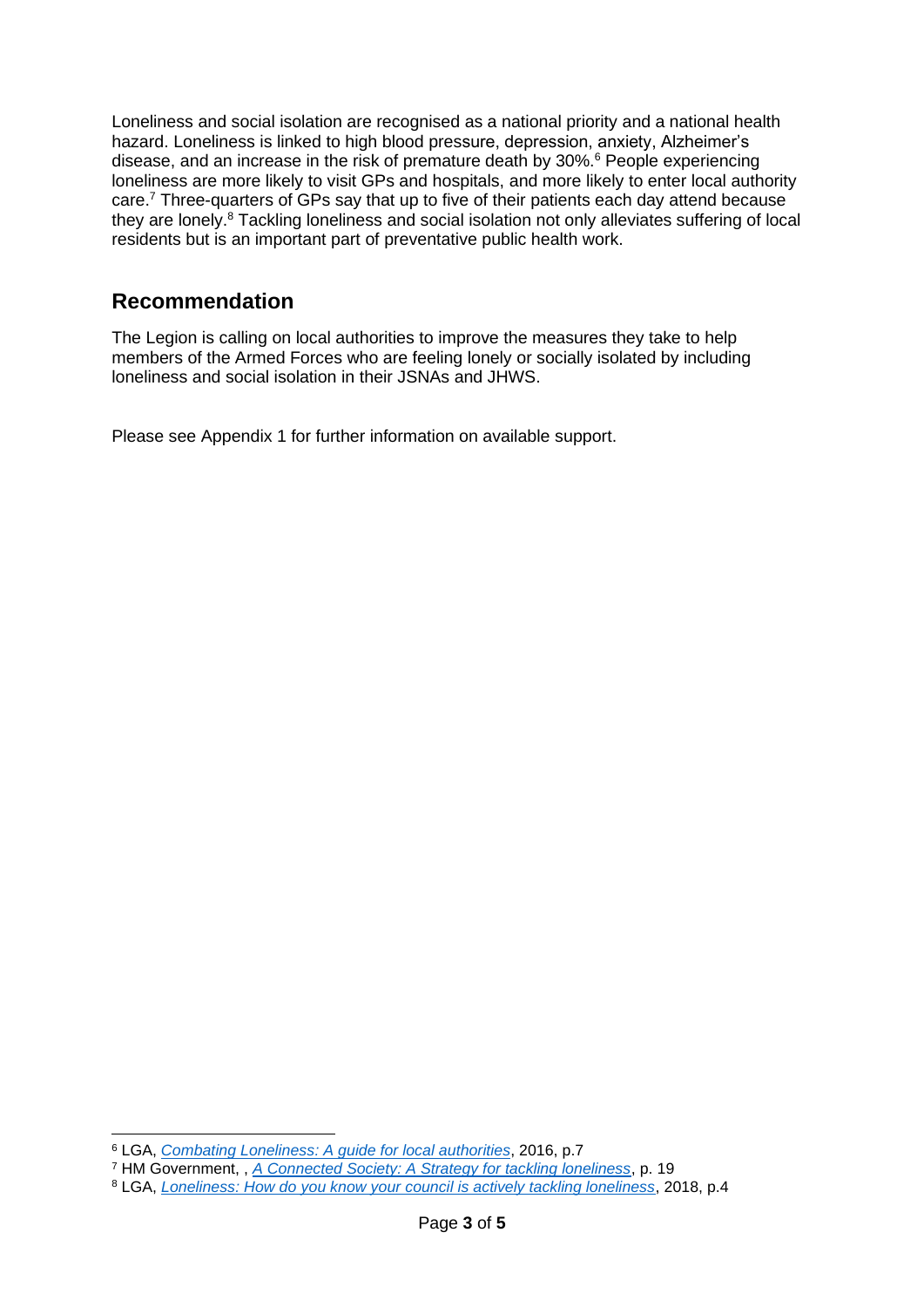# **APPENDIX 1**

# **Available Support**

The Royal British Legion provides a wide range of support for the Armed Forces community, including services which help build connections. The following is a snapshot of some of our activity in this area, although some services are currently more limited as a result of Covid- $19 -$ 

### **1. Community Support**

We have an established network of Branches in England, Wales & Ireland involved in Community Support. This volunteer facet is a substantial force within the community, providing a sense of comradeship and creating openings for wider engagement. Recognising the sheer scale of those experiencing social isolation or loneliness in the Armed Forces community, this scheme offers services to support those identified as lonely or isolated, and provides a sense of belonging. Key provision focusses on the delivery of:

#### **2. Telephone Buddies**

Over 230 Branches are able to provide support on the phone through our Telephone Buddy Service. This gives people who are feeling isolated the opportunity to reach out, talk to someone about what they're going through, and find out about ways they can get involved in events and feel part of their local community. Between April and June 2020, we supported over 7,000 people through this service, making over 19,000 calls.

#### **3. Home and Hospital Visits**

Many of our Branches also reach out to people who have difficulty getting out and about to meet others, or who have no one to visit them during a stay in hospital. Branches are able to offer home and hospital visits to those who may be feeling isolated in some way. It gives them a chance to talk with someone who may understand what they're going through. Nearly 1,000 people were supported in this way between April and June 2020.

#### **4. Care Homes**

Our six Care Homes offer a number of ways to help frail older people (and their carers) feel more connected with the communities around them. These include dementia cafés or clubs, which give people living with dementia in the community a chance to socialise, participate in activities and build their confidence. We also offer social groups to support carers and organise events so that residents are able to make links with the local community.

#### **5. Pop In Centres**

At 15 locations across the UK, we offer a walk-in service for people who want to chat or find out about services and support in their local community. We work closely with other organisations such as Combat Stress, Walking with the Wounded and Age UK to help people make links with others in their area and get involved with events and other activities. Each centre offers a welcoming space for serving and ex-serving personnel, and their families, to get practical help and advice.

#### **6. Financial Guidance and Hardship Support**